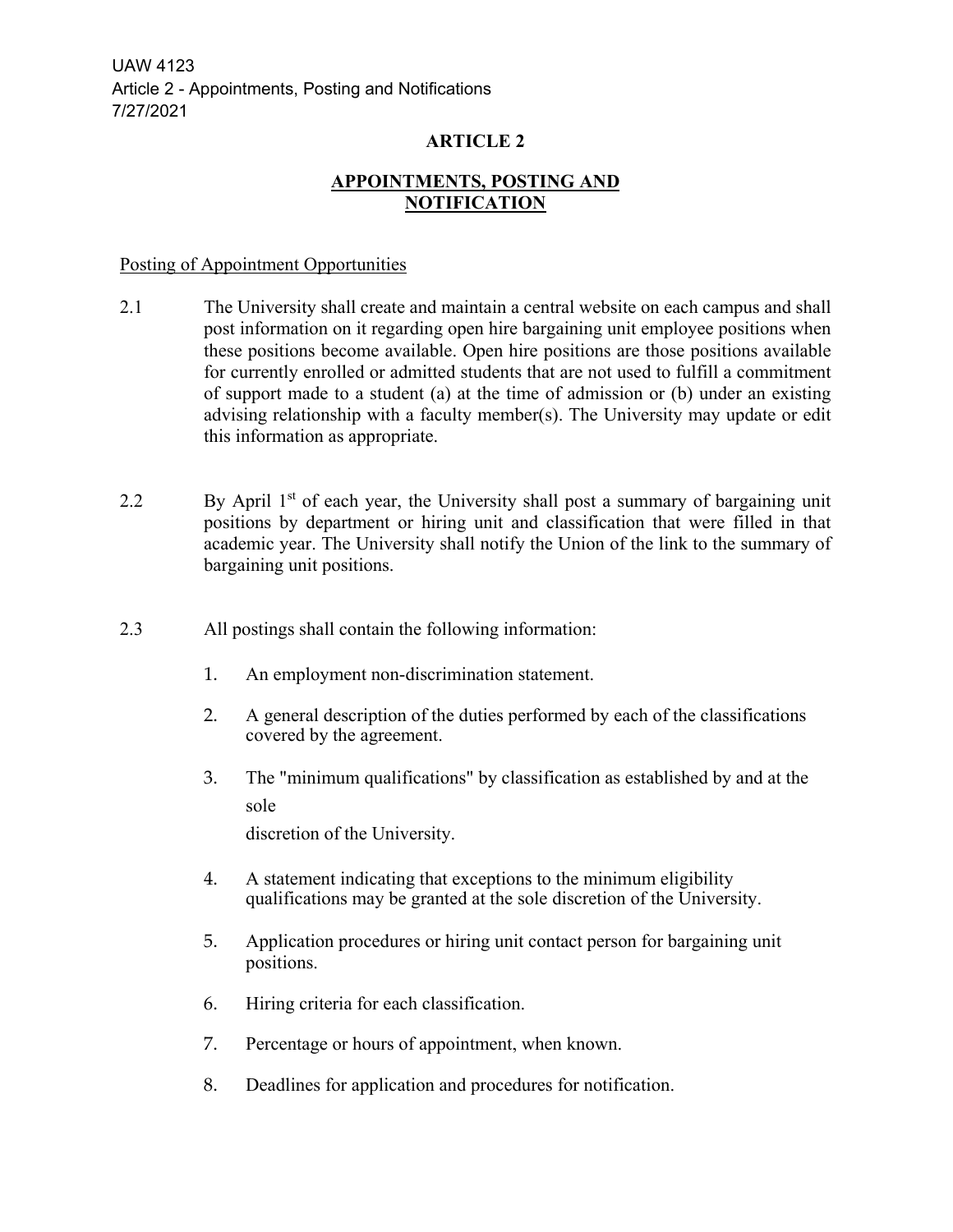- 2.4 The determination of the above information shall be made by the University. Once the University has determined the hiring criteria, they shall not be modified to be more restrictive within the same hiring period.
- 2.5 Departments or other hiring units may also post information regarding open hire positions. Departments or other hiring units may, when necessary, make emergency appointments. For the purpose of this Article an emergency situation is one in which the beginning of the appointment period must begin less than a week after the position is posted.

### Appointment Notification

- 2.6 The CSU may make appointments at any time and for any duration. Appointments of Teaching Associates and Graduate Assistants may be made at any time-base. Appointments of Instructional Student Assistants may be made for range of hours **(with a minimum of 2 hours per week)** over a term(s). Substitute Teaching Associate assignments shall be made for a range of hours, and shall be compensated at the employee's existing hourly rate. Substitute Teaching Associate appointments shall be made from qualified Unit 11 employees who have notified the Department Chair that they are available for appointment as a Substitute Teaching Associate during the period of their primary appointment.
- 2.7 As soon as a hiring decision has been made, and **at least fourteen (14) days** prior to the start of the appointment, the University shall provide written notice of the appointment or reappointment in paper or electronic format to the affected individual.
- 2.8 The notice will include, but not be limited to: the applicable appointment title, appointment time-base percentage (or range of hours), effective dates, salary/wages, health and other applicable benefits and deductions, and tuition and fee waiver or exemption information, department or equivalent unit, department or equivalent unit contact information, response requirements if any, a statement that the position is covered by the collective bargaining agreement between the parties, the collective bargaining agreement's website address, a website address with UAW 4123 contact information and a systemwide website that provides information regarding the requirement and nature of the California Loyalty Oath. [Note: This website shall include FAQs and a statement that swearing to uphold the California Constitution does not require the employee to engage in violence.]
- 2.9 Prior to the commencement of the term or as soon as practicable thereafter, the University shall provide the ASE the following information: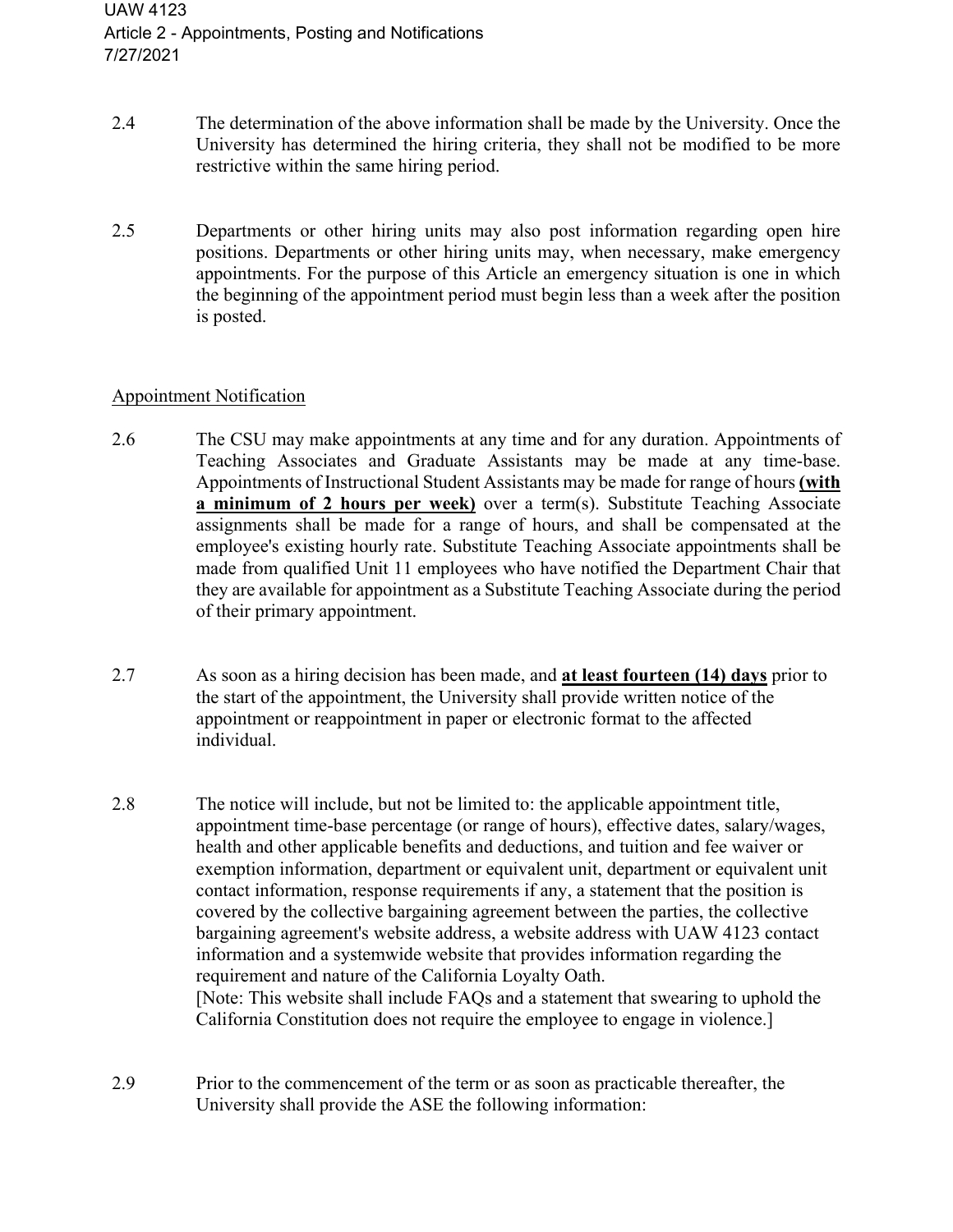- a. the faculty member or supervisor to whom the individual will report,
- b. the location where the work will be performed,
- c. the class assigned, if applicable,
- d. the time and place of any applicable orientations,
- e. the specific duties and expectations of the appointment as detailed in the form in Appendix F or a campus-based form that contains at least the same information. The University may include estimated time for effective completion of each duty.

The University shall provide advance notice when the above referenced duties are changed significantly. Such changes will be confirmed in writing.

2.10 No employee shall be deemed appointed in the absence of an official written notification from the President and the bargaining unit employee's acceptance within the timelines established by the notification. The bargaining unit employee shall have fourteen (14) days from date of written notification to accept the appointment.

## Conditions of Appointment

- 2.11 The duration, terms and conditions of an employee's appointment will be specified in the appointment notification. The appointment notification shall state that the appointment automatically expires at the end of the period stated and does not establish an obligation for a subsequent appointment. No other notice shall be provided.
- 2.12 Appointments may be provided for any duration, including multiple academic terms (semesters, quarters). The University will guarantee employment during the first term of appointment. If an appointment is for more than one academic term, employment in academic terms after the first term of the appointment may be conditioned upon budget or enrollment. If an individual receives and accepts a non-conditional appointment, and the position offered and accepted is no longer available, the CSU will ensure that the employee:
	- a. is placed in an appointment at the same level of compensation for the academic term(s) stated in the appointment notification, or
	- b. receives the same compensation in lieu of the position for the academic term(s) stated in the appointment notification.